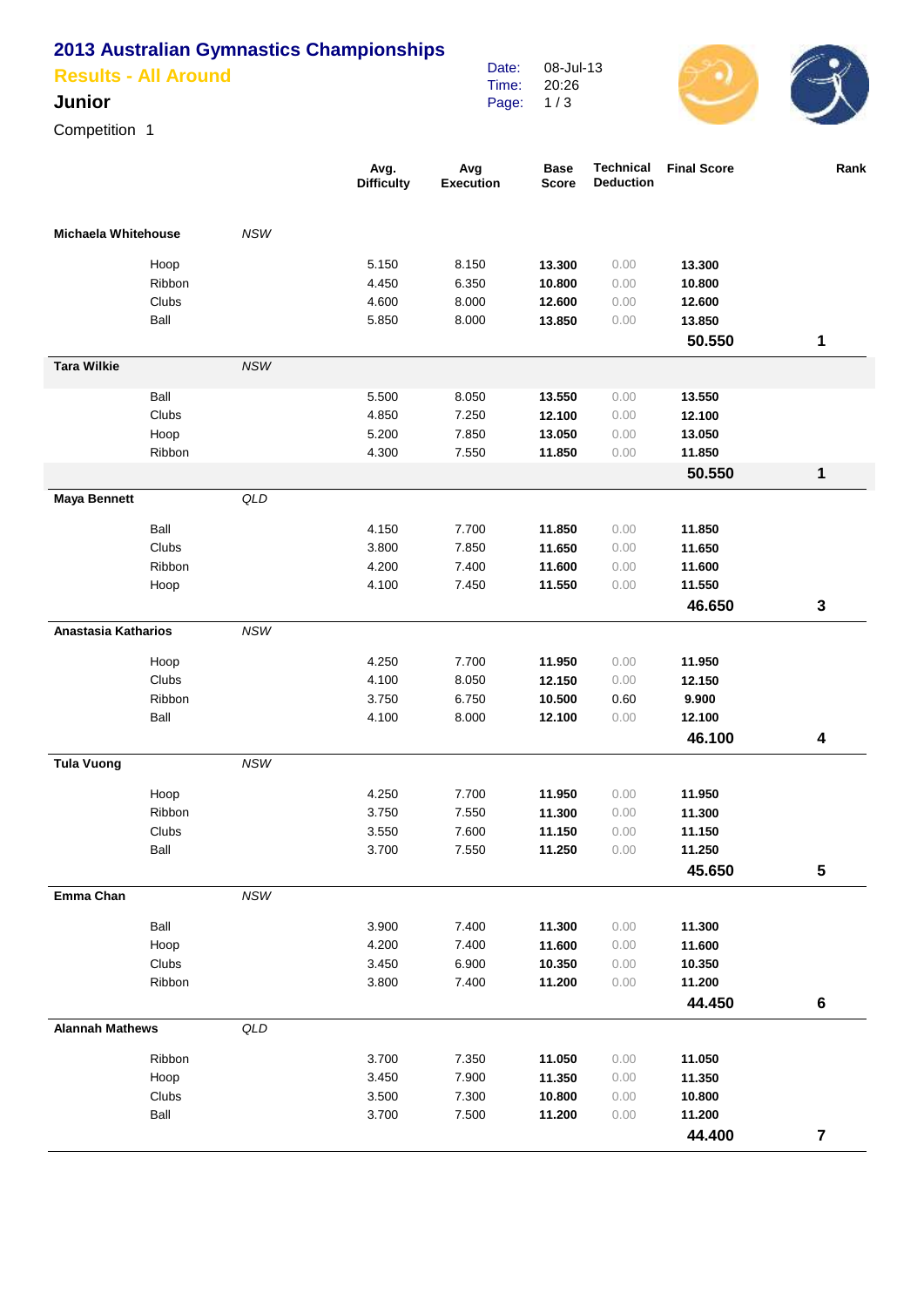## **2013 Australian Gymnastics Championships**

| <b>Results - All Around</b> |  |  |  |
|-----------------------------|--|--|--|

## **Junior**

Competition 1

|                           |        |                | Avg.<br><b>Difficulty</b> | Avg<br><b>Execution</b> | <b>Base</b><br><b>Score</b> | <b>Technical</b><br><b>Deduction</b> | <b>Final Score</b> | Rank |
|---------------------------|--------|----------------|---------------------------|-------------------------|-----------------------------|--------------------------------------|--------------------|------|
| <b>Marlee-Shae Holden</b> |        | <b>VIC</b>     |                           |                         |                             |                                      |                    |      |
|                           | Ball   |                | 3.050                     | 6.650                   | 9.700                       | 0.00                                 | 9.700              |      |
|                           | Hoop   |                | 4.500                     | 7.600                   | 12.100                      | 0.00                                 | 12.100             |      |
|                           | Ribbon |                | 3.600                     | 6.650                   | 10.250                      | 0.00                                 | 10.250             |      |
|                           | Clubs  |                | 4.050                     | 7.700                   | 11.750                      | 0.05                                 | 11.700             |      |
|                           |        |                |                           |                         |                             |                                      | 43.750             | 8    |
| <b>Katherine Vikulov</b>  |        | QLD            |                           |                         |                             |                                      |                    |      |
|                           | Hoop   |                | 4.250                     | 7.500                   | 11.750                      | 0.00                                 | 11.750             |      |
|                           | Ball   |                | 3.000                     | 7.200                   | 10.200                      | 0.00                                 | 10.200             |      |
|                           | Clubs  |                | 3.300                     | 7.300                   | 10.600                      | 0.00                                 | 10.600             |      |
|                           | Ribbon |                | 3.250                     | 7.200                   | 10.450                      | 0.00                                 | 10.450             |      |
|                           |        |                |                           |                         |                             |                                      | 43.000             | 9    |
| <b>Rhiannon Choe</b>      |        | <b>NSW</b>     |                           |                         |                             |                                      |                    |      |
|                           | Ball   |                | 3.150                     | 6.850                   | 10.000                      | 0.60                                 | 9.400              |      |
|                           | Ribbon |                | 3.600                     | 7.150                   | 10.750                      | 0.00                                 | 10.750             |      |
|                           | Hoop   |                | 3.400                     | 7.500                   | 10.900                      | 0.00                                 | 10.900             |      |
|                           | Clubs  |                | 3.900                     | 7.250                   | 11.150                      | 0.00                                 | 11.150             |      |
|                           |        |                |                           |                         |                             |                                      | 42.200             | 10   |
| <b>Shanelle Erpen</b>     |        | WA             |                           |                         |                             |                                      |                    |      |
|                           | Ball   |                | 3.100                     | 6.900                   | 10.000                      | 0.00                                 | 10.000             |      |
|                           | Ribbon |                | 3.250                     | 7.200                   | 10.450                      | 0.00                                 | 10.450             |      |
|                           | Clubs  |                | 3.650                     | 7.200                   | 10.850                      | 0.00                                 | 10.850             |      |
|                           | Hoop   |                | 3.350                     | 7.300                   | 10.650                      | 0.00                                 | 10.650             |      |
|                           |        |                |                           |                         |                             |                                      | 41.950             | 11   |
| <b>Emily Barrow</b>       |        | VIC            |                           |                         |                             |                                      |                    |      |
|                           | Clubs  |                | 2.750                     | 7.250                   | 10.000                      | 0.00                                 | 10.000             |      |
|                           | Hoop   |                | 3.400                     | 7.300                   | 10.700                      | 0.00                                 | 10.700             |      |
|                           | Ball   |                | 3.550                     | 7.150                   | 10.700                      | 0.00                                 | 10.700             |      |
|                           | Ribbon |                | 2.600                     | 6.750                   | 9.350                       | 0.00                                 | 9.350              |      |
|                           |        |                |                           |                         |                             |                                      | 40.750             | 12   |
| <b>Chelsea Zwoerner</b>   |        | $\mathsf{QLD}$ |                           |                         |                             |                                      |                    |      |
|                           | Ribbon |                | 3.200                     | 6.850                   | 10.050                      | 0.00                                 | 10.050             |      |
|                           | Hoop   |                | 4.100                     | 7.500                   | 11.600                      | 0.00                                 | 11.600             |      |
|                           | Clubs  |                | 3.000                     | 6.800                   | 9.800                       | 0.00                                 | 9.800              |      |
|                           | Ball   |                | 2.850                     | 6.550                   | 9.400                       | 0.90                                 | 8.500              |      |
|                           |        |                |                           |                         |                             |                                      | 39.950             | 13   |
| Jayde Ormsby              |        | SA             |                           |                         |                             |                                      |                    |      |
|                           | Hoop   |                | 3.500                     | 6.850                   | 10.350                      | 0.00                                 | 10.350             |      |
|                           | Clubs  |                | 3.100                     | 6.550                   | 9.650                       | 0.00                                 | 9.650              |      |
|                           | Ball   |                | 2.350                     | 7.000                   | 9.350                       | 0.00                                 | 9.350              |      |
|                           | Ribbon |                | 2.700                     | 6.800                   | 9.500                       | 0.00                                 | 9.500              |      |
|                           |        |                |                           |                         |                             |                                      | 38.850             | 14   |

Date: Time: Page: 08-Jul-13 20:26 2 / 3

 $\bigodot$